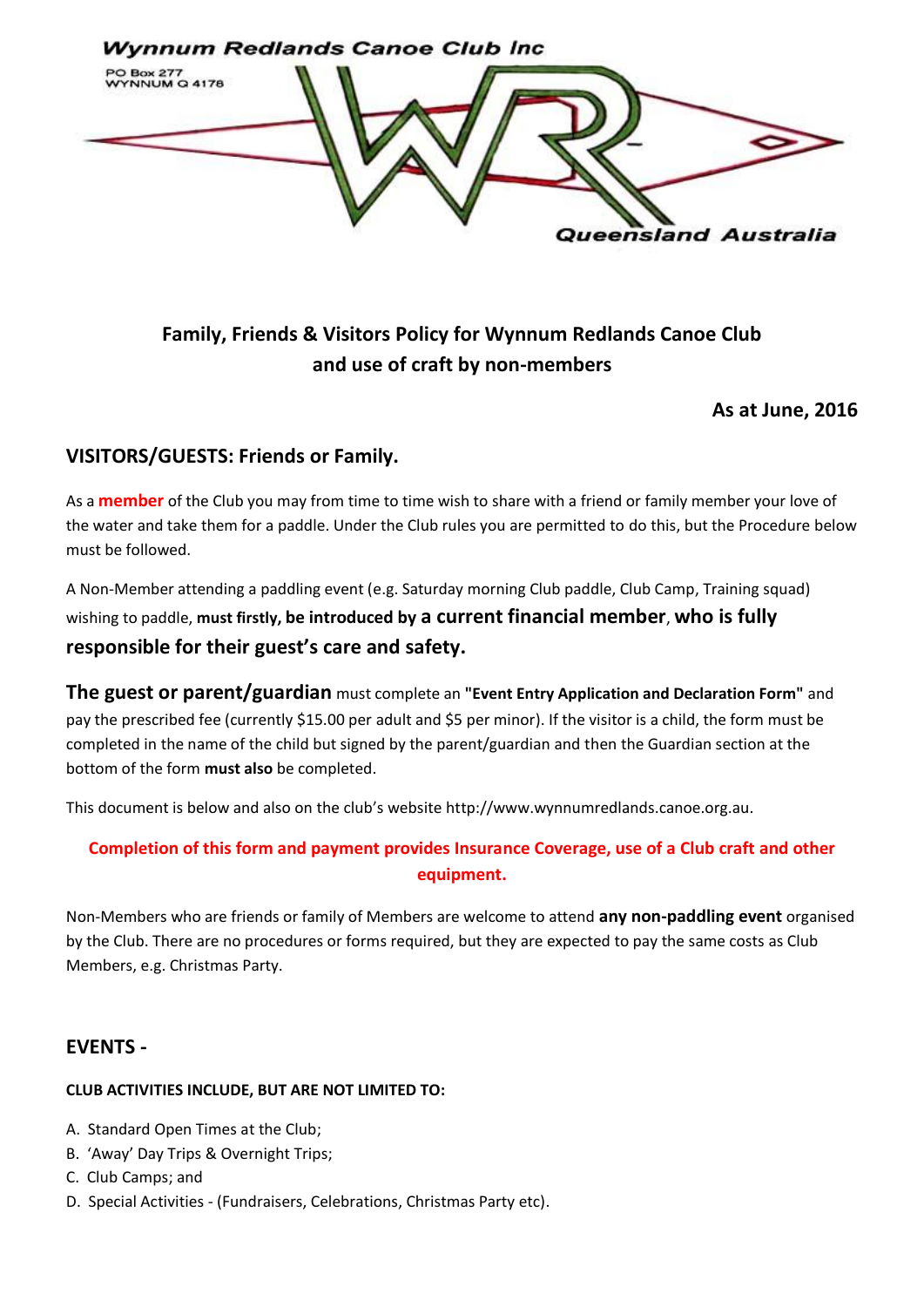### **BORROWING CLUB BOATS -**

Apart from using the Club's boats each/any time you paddle at the Club, as a Member you can also borrow a boat for your use for up to a week to take away on trips for \$5.00 per boat per day. **You cannot borrow a club boat and take it away for specific use by a non-member.** However if a club boat is at an event, with the consent of the organiser of the activity and the **member friend, who is responsible for that particular boat**, it may be used by a non-member, providing the guidelines outlined below are followed and the required fees paid.

### **REQUIREMENTS FOR BORROWING A BOAT**

Only members are permitted to borrow a Club boat for their use. Whilst any boat is in your possession, if you permit any non-member to paddle a club boat, it automatically attracts the (current) \$15 per adult/ \$5 per minor/ per day/per boat/fee. This is in addition to the donation paid by the member for borrowing the boat. Also the Form **'Event Entry Application and Declaration'** must be completed and returned to the Club with the appropriate moneys.

### **Remember you owe a duty of care when paddling, which extends to members and non-members alike. Furthermore you are fully responsible for any non-member in a Club boat as your guest.**

We suggest you reread the document **Paddling Safety Guidelines** on our website.

**PROCEDURE FOR BORROWING A BOAT** – Refer to page 2 of the document **Club Procedures** on the Club Website - http://www.wynnumredlands.canoe.org.au/ – and should any conflict occur between this document and the Club Procedures, please email the club or contact a Committee member for clarification.

## **In Summary – any time and every time a non-member uses a club craft the required paperwork must be completed and fees paid.**

In all instances the Club is relying on your individual integrity to follow the procedures outlined above without supervision or double-checking by any other member.

In the event the required forms are not completed and the appropriate fees paid, apart from being in breach of the club's policy, our insurer may well decline to cover you for any loss or damage claimed against you.

**What to do with completed forms**: Place them in the folder titled "Completed Forms" on the RHS wall in the main shed.

**What to do with the funds:** Put all cash into the Donation Box on the RHS wall in the main shed under the Key Board. If possible attach a small note with your name and the amount you paying.

By Order of the Committee **WRCC** Aug, 2016